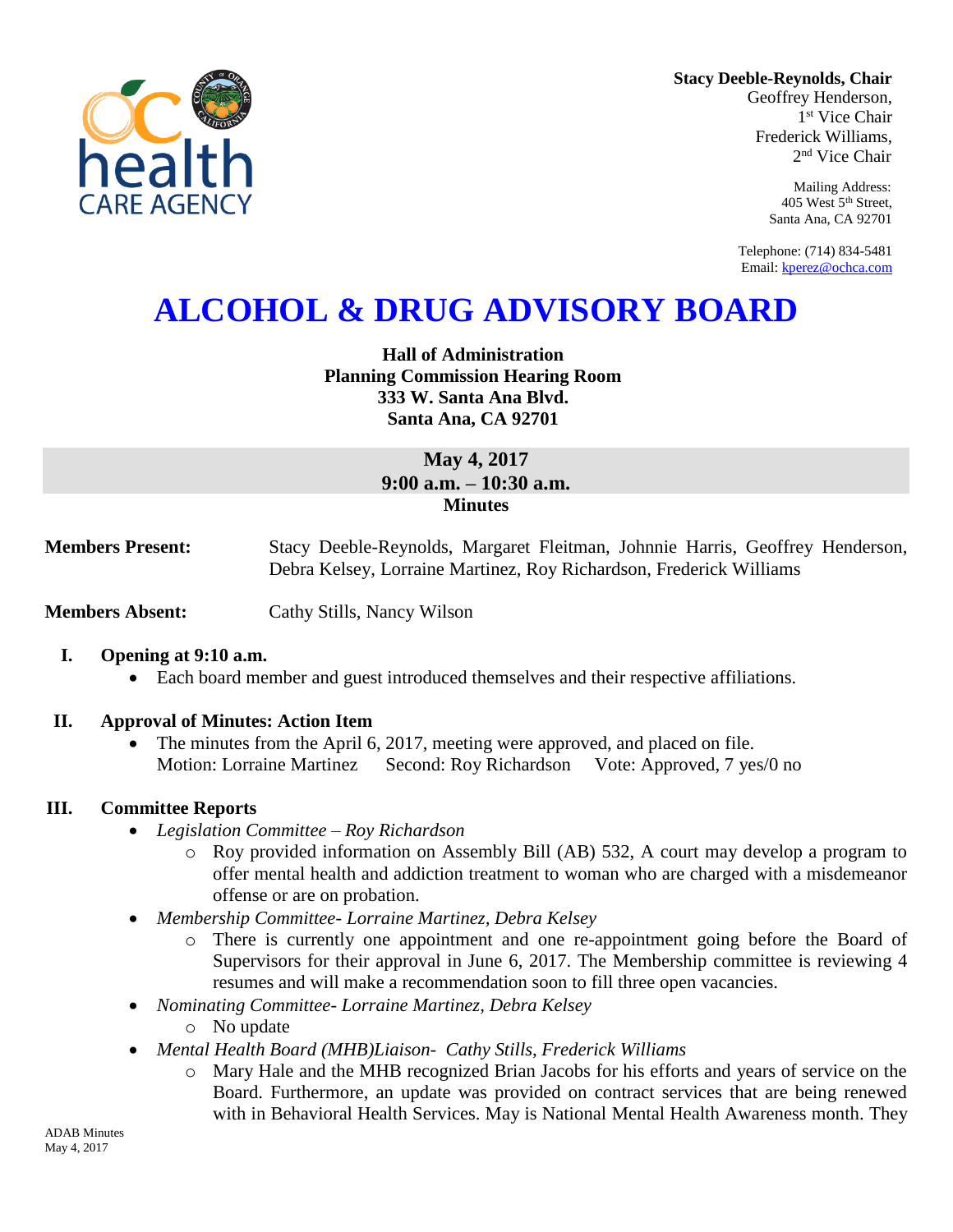shared a video on what it means to wear lime green for in an effort to support Mental Health Awareness.

- *Provider Meeting- Cathy Stills and Lorraine Martinez* o No Update.
- *Criminal Justice Treatment Committee – Geoff Henderson* o No Update
- *Community Forum Planning Committee – Geoff Henderson, Lorraine Martinez, Debra Kelsey, Margaret Fleitman*
	- o The planning Committee has been working with Health Care Agency (HCA) on the proper steps to distribute their survey, this should sent out to soon to obtain feedback from the members of the community.
- Community Collaborative Committee:
	- o *Orange County RX & OTC Coalition: Margaret Fleitman*
		- No update
	- o *Orange County Substance Abuse Prevention Network (OCSAPN): Stacy Deeble-Reynolds*
		- They will host the annual OCSAPN Conference on October 6, 2017, at the Brookhurst Community Center in Anaheim.
	- o *Mental Health Services ACT (MHSA) Steering Committee: Cathy Stills, Geoff Henderson*
		- Geoff Henderson provided an update on the last meeting attended in which members where provided a report on data outcomes for various MHSA programs. He shared that almost all programs seem to have outstanding results in their services. In addition, they received a presentation on the Each Mind Matters campaign and showcased student videos.
	- o *Orange County Tobacco Education Coalition (OCTEC): Stacy Deeble-Reynolds*
		- No Update

# **IV. Old Business-**

- *Discussion of Fee Increase requests for Providers of DUI and PC 1000 Programs-*
	- Dr. Horner provided some further clarification what is being requested in the projected fee increases over the next three years  $16/17 - 18/19$ . He clarified that the fee study was not finished in time to begin the increases in fiscal years (FY) 16/17, therefore they would go into FY 17/18 from \$72 to \$77 and in FY18/19 it would increase from \$77 to \$80 which would put them at full cost recovery in the last year. Stacy reiterated that this is a Board of Supervisor's directive to make the programs costs neutral. The program has made significant reductions in staffing by decreasing over 2.0 full time employees to help offset the costs otherwise the fees would have been higher.
		- oThe Board decided to move the approval of this item to the next meeting in June, based on concerns heard at today's meeting through public comments.

# **V. New Business-**

- Stacy and members of the Orange County Department of Education (OCDE) found the Marijuana Fact Check website fascinating and they will be working together to put together a workshop for parents to point them in the right direction.
- Stacy provided information on a letter that was distributed to parents of children in San Diego schools, which clarifies that even with the passage in the marijuana law, schools will still outlaw any use of marijuana in school districts and subject to the remain with the current prohibition policies. OCDE will put together a similar letter and make it available to all 27 school districts in the county for distribution to parents.
- OCDE has received calls from school districts who see a gap in intervention services, such as getting into treatment services for adolescents.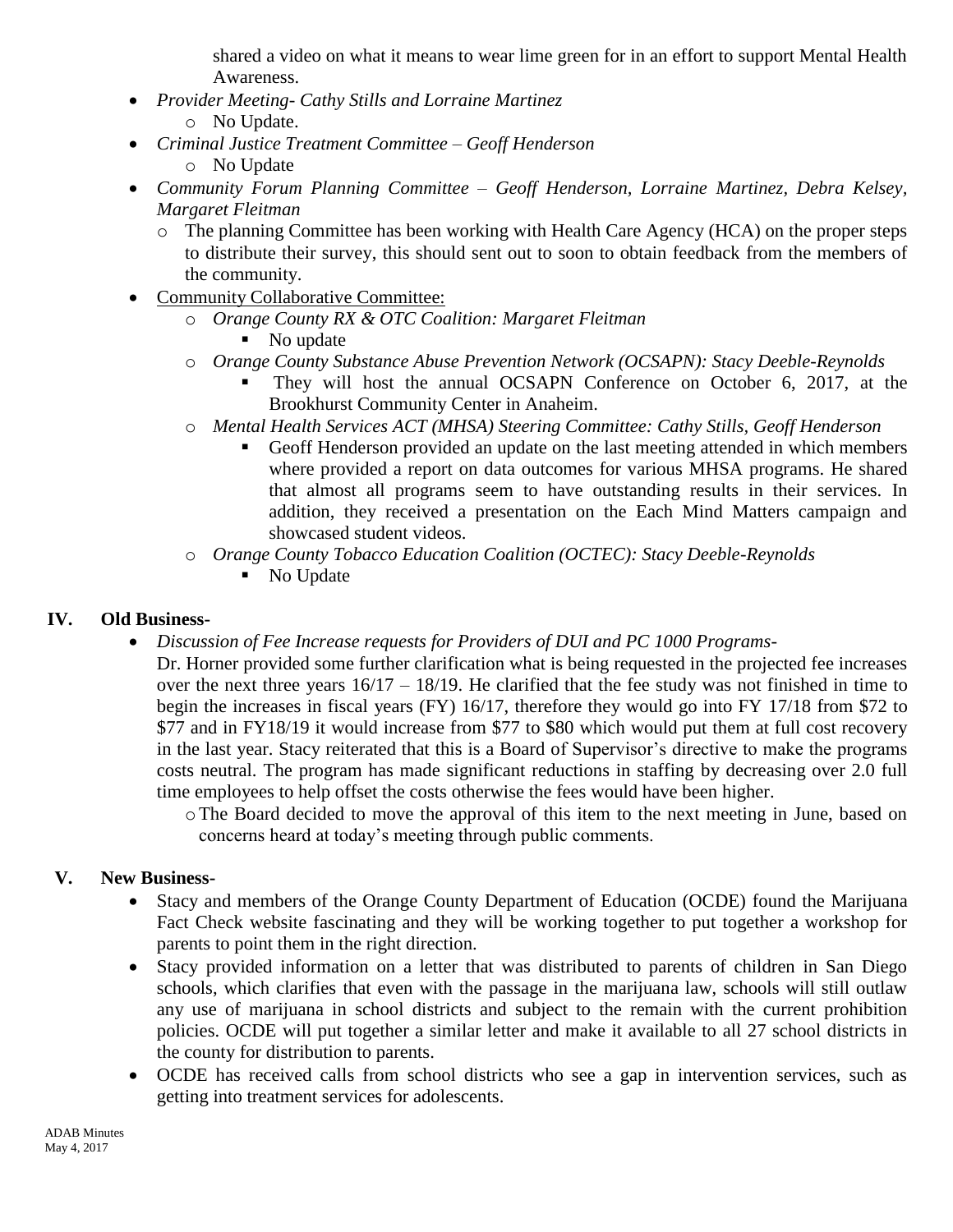#### *New business Continued:*

 Geoff Henderson provided an update on efforts being made in the Criminal Justice system with integrating technology in providing a range of services including rehabilitation treatment and vocational services.

#### **VI. BHS Update:**

*Mitch Cherness:* The Substance Use Disorder (SUD) outpatient Request for Proposal (RFP) has gone out and several proposals have been received. This RFP included AB 109, the Block Grant Funding and Drug Medi-Cal (DMC), which is capturing all of the current DMC providers for them to contract with us directly once DMC is on board. We anticipate to get DMC started in the fall. We are in the middle of negotiations for the Co-Occurring Residential program. Moreover, the Kraemer facility dedication was today, it opened early at the direction of the Board of Supervisors (BOS). It is in phase 1, taking approximately only 100 residents by reservation only and from persons who are from north county area. In addition, Casa Elena and La Familia have terminated all of their services with the County. Grandpas House of Hope will start providing services for men providing sober living services. Furthermore, Housing and Urban Development (HUD) has changed the name for Shelter Plus Care has been changed to Continuum of Care. Orange County Housing Authority has now allowed shared housing for those with a housing voucher due to the lack of housing locations. One of our contracted Methadone provider is getting ready to open up in a new site located in Costa Mesa to offer services in the west side of the County. Finally, we have applied to receive 6,000 doses of Naloxone which will be available to the community after July.

*Bhuvana Rao:* She provided an update for Prevention and Intervention, they are going to the BOS on May 23, 2017 with alcohol and other drug prevention services in schools primarily  $5<sup>th</sup>$  grade – high school. In addition, she shared with the board that May is Mental Health Awareness month and provided a calendar of events that will be supporting this campaign. Bhuvana introduced and shared a video that talks about what it means to wear lime green.

#### **VII. Presentation**

*AB 1748 – Stock Naloxone in the School Setting*

Presentation by: Pamela Kahn, MPH, RN

 Coordinator, Health and Wellness Community and Schools Support Services Orange County Department of Education

Pamela Kahn provided a comprehensive overview of AB 1748. This assembly bill came to a permissive law on January 17, 2017, in which provides the authority for a qualified supervisor of health or a school administrator to obtain a prescription for an opioid antagonist and mandates the school district training standards be consistent with California Department of Education training. Ms. Kahn provided information on Opioids and outcomes data on morbidity rates. In addition, she provided information on how the use of an opioid antagonist and how it works when used.

For additional information on AB 1748- Stock Naloxone in the School Setting, please contact Karla Perez at [kperez@ochca.com.](mailto:kperez@ochca.com)